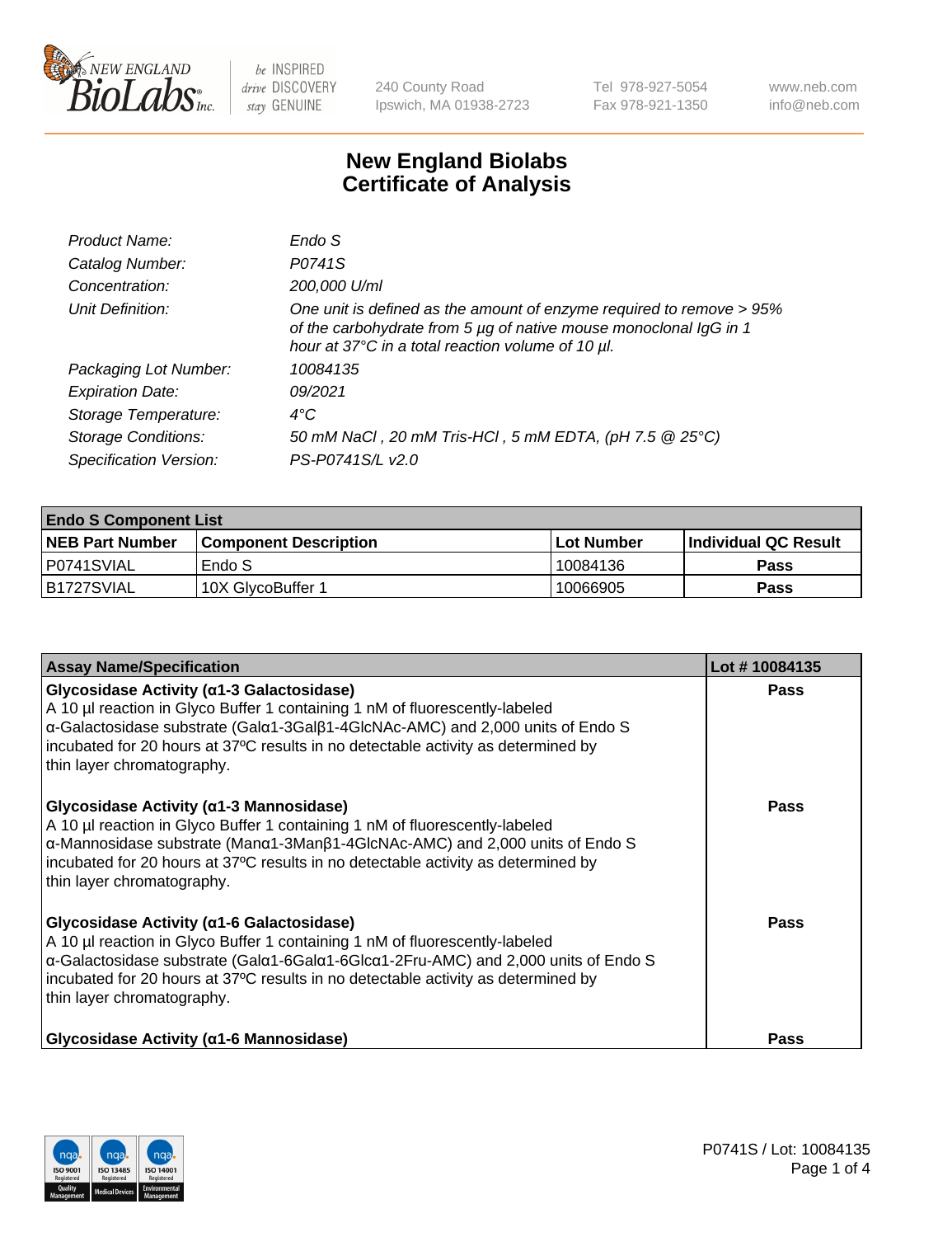

240 County Road Ipswich, MA 01938-2723 Tel 978-927-5054 Fax 978-921-1350

www.neb.com info@neb.com

| <b>Assay Name/Specification</b>                                                                                                                                                                                                                                                                                                                                              | Lot #10084135 |
|------------------------------------------------------------------------------------------------------------------------------------------------------------------------------------------------------------------------------------------------------------------------------------------------------------------------------------------------------------------------------|---------------|
| A 10 µl reaction in Glyco Buffer 1 containing 1 nM of fluorescently-labeled<br>α-Mannosidase substrate (Μanα1-6Μanα1-6(Μanα1-3)Man-AMC) and 2,000 units of Endo S<br>incubated for 20 hours at 37°C results in no detectable activity as determined by<br>thin layer chromatography.                                                                                         |               |
| Glycosidase Activity (α-N-Acetylgalactosaminidase)<br>A 10 µl reaction in Glyco Buffer 1 containing 1 nM of fluorescently-labeled<br>α-N-Acetylgalactosaminidase substrate (GalNAcα1-3(Fucα1-2)Galβ1-4Glc-AMC) and 2,000<br>units of Endo S incubated for 20 hours at 37°C results in no detectable activity as<br>determined by thin layer chromatography.                  | <b>Pass</b>   |
| Glycosidase Activity (β-Mannosidase)<br>A 10 µl reaction in Glyco Buffer 1 containing 1 nM of fluorescently-labeled<br>$\beta$ -Mannosidase substrate (Man $\beta$ 1-4Man $\beta$ 1-4Man-AMC) and 2,000 units of Endo S incubated<br>for 20 hours at 37°C results in no detectable activity as determined by thin layer<br>chromatography.                                   | <b>Pass</b>   |
| Glycosidase Activity (β-Xylosidase)<br>A 10 µl reaction in Glyco Buffer 1 containing 1 nM of fluorescently-labeled<br>$\beta$ -Xylosidase substrate (Xyl $\beta$ 1-4Xyl $\beta$ 1-4Xyl $\beta$ 1-4Xyl-AMC) and 2,000 units of Endo S<br>incubated for 20 hours at 37°C results in no detectable activity as determined by<br>thin layer chromatography.                      | <b>Pass</b>   |
| Glycosidase Activity (β1-3 Galactosidase)<br>A 10 µl reaction in Glyco Buffer 1 containing 1 nM of fluorescently-labeled<br>$\beta$ -Galactosidase substrate (Gal $\beta$ 1-3GlcNAc $\beta$ 1-4Gal $\beta$ 1-4Glc-AMC) and 2,000 units of Endo<br>S incubated for 20 hours at 37°C results in no detectable activity as determined by<br>thin layer chromatography.          | <b>Pass</b>   |
| Glycosidase Activity (Endo F1, F2, H)<br>A 10 µl reaction in Glyco Buffer 1 containing 1 nM of fluorescently-labeled Endo F1,<br>F2, H substrate (Dansylated invertase high mannose) and 2,000 units of Endo S<br>incubated for 20 hours at 37°C results in no detectable activity as determined by<br>thin layer chromatography.                                            | <b>Pass</b>   |
| <b>Functional Test (Magnetic Beads, Enzyme Removal)</b><br>Magnetic chitin beads (50 µl) were equilibrated and incubated with 2,000 units of<br>Endo S in 300 µl of 50mM ammonium formate, pH 4.4. The beads were pelleted using a<br>magnetic separation rack. No Endo S was detected in the supernatant as determined by<br>activity assay and mass spectrometry analysis. | <b>Pass</b>   |
| Glycosidase Activity (α-Glucosidase)<br>A 10 µl reaction in Glyco Buffer 1 containing 1 nM of fluorescently-labeled                                                                                                                                                                                                                                                          | <b>Pass</b>   |

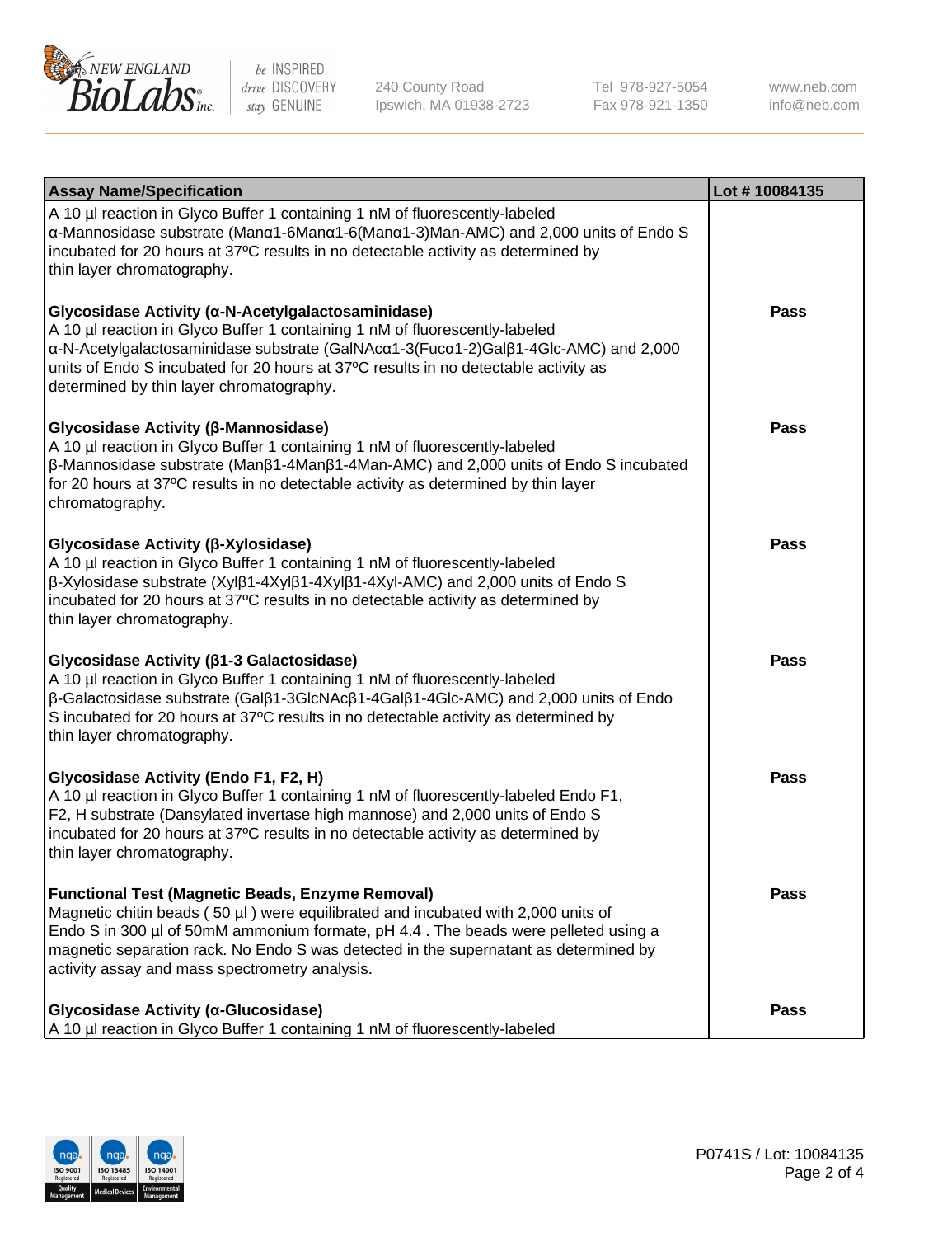

240 County Road Ipswich, MA 01938-2723 Tel 978-927-5054 Fax 978-921-1350

www.neb.com info@neb.com

| <b>Assay Name/Specification</b>                                                                                                                                                                                                                                                                                                                                              | Lot #10084135 |
|------------------------------------------------------------------------------------------------------------------------------------------------------------------------------------------------------------------------------------------------------------------------------------------------------------------------------------------------------------------------------|---------------|
| α-Glucosidase substrate (Glcα1-6Glcα1-4Glc-AMC) and 2,000 units of Endo S incubated<br>for 20 hours at 37°C results in no detectable activity as determined by thin layer<br>chromatography.                                                                                                                                                                                 |               |
| Glycosidase Activity (α-Neuraminidase)<br>A 10 µl reaction in Glyco Buffer 1 containing 1 nM of fluorescently-labeled<br>α-Neuraminidase substrate (Neu5Acα2-3Galβ1-3GlcNAcβ1-3Galβ1-4Glc-AMC) and 2,000<br>units of Endo S incubated for 20 hours at 37°C results in no detectable activity as<br>determined by thin layer chromatography.                                  | <b>Pass</b>   |
| Glycosidase Activity (α1-2 Fucosidase)<br>A 10 µl reaction in Glyco Buffer 1 containing 1 nM of fluorescently-labeled<br>α-Fucosidase substrate (Fucα1-2Galβ1-4Glc-AMC) and 2,000 units of Endo S incubated<br>for 20 hours at 37°C results in no detectable activity as determined by thin layer<br>chromatography.                                                         | <b>Pass</b>   |
| Glycosidase Activity (α1-3 Fucosidase)<br>A 10 µl reaction in Glyco Buffer 1 containing 1 nM of fluorescently-labeled<br>α-Fucosidase substrate (Fucα1-3Galβ1-4GlcNAcβ1-3Galβ1-4Glc-AMC) and 2,000 units of<br>Endo S incubated for 20 hours at 37°C results in no detectable activity as<br>determined by thin layer chromatography.                                        | <b>Pass</b>   |
| Glycosidase Activity ( $\beta$ 1-4 Galactosidase)<br>A 10 µl reaction in Glyco Buffer 1 containing 1 nM of fluorescently-labeled<br>$\beta$ -Galactosidase substrate (Gal $\beta$ 1-4GlcNAc $\beta$ 1-3Gal $\beta$ 1-4Glc -AMC) and 2,000 units of Endo<br>S incubated for 20 hours at 37°C results in no detectable activity as determined by<br>thin layer chromatography. | <b>Pass</b>   |
| Glycosidase Activity (β-N-Acetylgalactosaminidase)<br>A 10 µl reaction in Glyco Buffer 1 containing 1 nM of fluorescently-labeled<br>β-N-Acetylgalactosaminidase substrate (GalNAcβ1-4Galβ1-4Glc-AMC) and 2,000 units of<br>Endo S incubated for 20 hours at 37°C results in no detectable activity as<br>determined by thin layer chromatography.                           | <b>Pass</b>   |
| <b>Protease Activity (SDS-PAGE)</b><br>A 20 µl reaction in 1X Glyco Buffer 1 containing 24 µg of a standard mixture of<br>proteins and a minimum of 2,000 units of Endo S incubated for 20 hours at 37°C,<br>results in no detectable degradation of the protein mixture as determined by<br>SDS-PAGE with Coomassie Blue detection.                                         | Pass          |
| <b>Protein Purity Assay (SDS-PAGE)</b><br>Endo S is ≥ 95% pure as determined by SDS-PAGE analysis using Coomassie Blue<br>detection.                                                                                                                                                                                                                                         | <b>Pass</b>   |